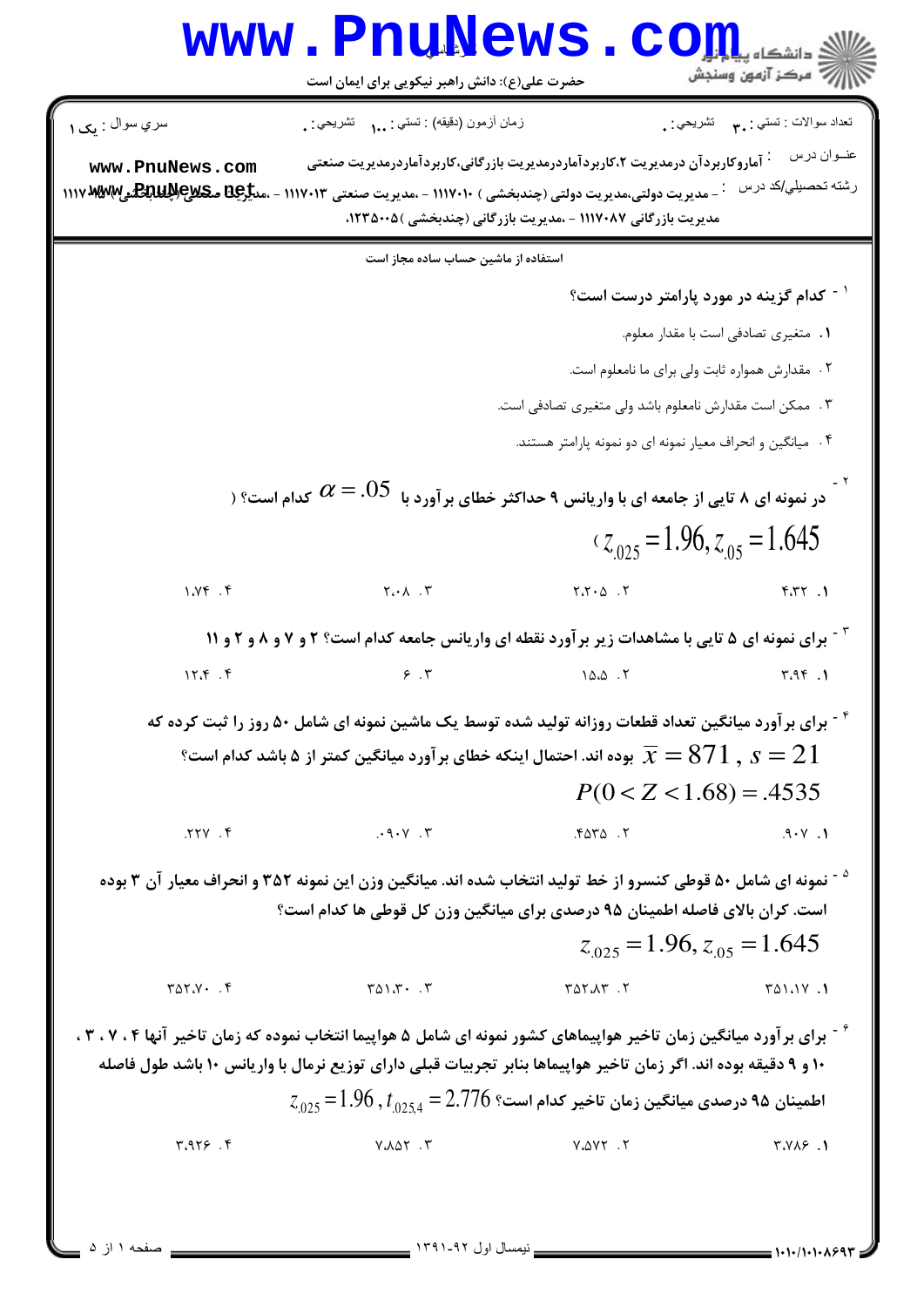|                                                                                                                                                            | حضرت علی(ع): دانش راهبر نیکویی برای ایمان است |                                                                                                                                                                                                                                                                            | دانشگاه پی <mark>ا</mark><br>رِ ۖ مرڪز آزمون وسنڊش                           |  |  |
|------------------------------------------------------------------------------------------------------------------------------------------------------------|-----------------------------------------------|----------------------------------------------------------------------------------------------------------------------------------------------------------------------------------------------------------------------------------------------------------------------------|------------------------------------------------------------------------------|--|--|
| سري سوال : ۱ يک                                                                                                                                            | زمان أزمون (دقيقه) : تستي : ١.٠ تشريحي : .    |                                                                                                                                                                                                                                                                            | تعداد سوالات : تستي : <sub>. ٣</sub> تشريحي : .                              |  |  |
| www.PnuNews.com                                                                                                                                            |                                               | <sup>:</sup> آماروکاربردآن درمدیریت ۲،کاربردآماردرمدیریت بازرگانی،کاربردآماردرمدیریت صنعتی<br><b>00 مديريت دولتي،مديريت دولتي (چندبخشي ) ١١١٧٠١٠ - ،مديريت صنعتي ١١١٧٠١٣ - ،مديركيكلفككيMESW) - ١١١٣٧M</b><br>،مدیریت بازرگانی ۱۱۱۷۰۸۷ - ،مدیریت بازرگانی (چندبخشی )۲۳۵۰۰۵ | عنوان درس<br>رشته تحصيلي/كد درس                                              |  |  |
|                                                                                                                                                            |                                               | از بین ۵۰۰ دانشجو ۸۰ نفرشان شاغلند. برآورد نقطه ای نسبت شاغلین بین کل دانشجویان کدام است؟                                                                                                                                                                                  |                                                                              |  |  |
|                                                                                                                                                            |                                               | <sup>٧ -</sup> از بین ۵۰۰ دانشجو ۸۰ نفرشان شاغلند. برآورد نقطه ای نسبت شاغلین بین کل دانشجویان کدام است؟                                                                                                                                                                   |                                                                              |  |  |
| .19.9                                                                                                                                                      | $\Lambda$ . ۳                                 | .98.7                                                                                                                                                                                                                                                                      | .5.1                                                                         |  |  |
|                                                                                                                                                            |                                               | ^ - در سوال قبل(۷) مقدار آماره آزمون برای تساوی نسبت شاغلین دانشجو با ۲۰ درصد کدام است؟                                                                                                                                                                                    |                                                                              |  |  |
| ۴. اطلاعات كافي نيست.                                                                                                                                      | $7.77 - 7.7$                                  | 7.797                                                                                                                                                                                                                                                                      | $-.AA$ .                                                                     |  |  |
| <sup>۹</sup> <sup>-</sup> برای برآورد فاصله ای انحراف معیار مشخصه ای از جامعه از چه توزیعی استفاده می شود؟                                                 |                                               |                                                                                                                                                                                                                                                                            |                                                                              |  |  |
| ۰۴ نرمال                                                                                                                                                   | ۰۳ تی استودنت                                 | ۲. مجذور کی دو                                                                                                                                                                                                                                                             | ۰۱ کی دو                                                                     |  |  |
| $^{\circ}$ ار کران پایین بر آورد فاصله ای پارامتر $\,\,\sigma\,$ با استفاده از اطلاعات زیر کدام است $^{\circ}$                                             |                                               |                                                                                                                                                                                                                                                                            |                                                                              |  |  |
|                                                                                                                                                            |                                               | $\bar{x} = 2.7$ , $s = 3.1$ , $\chi^2_{.05.6} = 12.59$ , $\chi^2_{.95.6} = 1.63$                                                                                                                                                                                           |                                                                              |  |  |
| $T\Delta, T\vee$ .                                                                                                                                         | <b>8.95</b> ک                                 | $Y \cdot Y$                                                                                                                                                                                                                                                                | <b>F.AA.</b>                                                                 |  |  |
|                                                                                                                                                            |                                               |                                                                                                                                                                                                                                                                            | <sup>۱۱ -</sup> کدام گزینه درست <u>نیست</u> ؟                                |  |  |
|                                                                                                                                                            | ۲. فرض صفر همیشه باید دربر گیرنده تساوی باشد. |                                                                                                                                                                                                                                                                            | ۰۱ خطای نوع اول-۱=خطای نوع دوم                                               |  |  |
|                                                                                                                                                            | ۰۴ خطای نوع اول رد بناحق فرض صفر است.         | ۰۳ . یک فرض آماری ادعایی درباره جامعه است.                                                                                                                                                                                                                                 |                                                                              |  |  |
| ناحیه رد آزمون فرض $\mu_0$ $\mu\leq\mu_0$ با حجم نمونه کم و توزیع نرمال جامعه کدام است؟ $\begin{cases} H_0: \mu \leq \mu_0 \ H_1: \mu > \mu_0 \end{cases}$ |                                               |                                                                                                                                                                                                                                                                            |                                                                              |  |  |
|                                                                                                                                                            |                                               | $t_0 < t_{\alpha/2,n-1}$ $t_0 < -t_{\alpha,n-1}$ $t_0 > t_{\alpha/2,n-1}$ $t_0 > t_{\alpha,n-1}$                                                                                                                                                                           |                                                                              |  |  |
| ۱ <sup>۳ -</sup> برای دو نمونه مستقل از دو جامعه نرمال با واریانسهای مساوی مقدار آماره آزمون کدام است؟                                                     |                                               |                                                                                                                                                                                                                                                                            |                                                                              |  |  |
|                                                                                                                                                            |                                               | 22.8<br>نمونه اول<br>21<br>17.5<br>نمونه دوم                                                                                                                                                                                                                               | $\begin{bmatrix} 1 & 0 \\ 0 & 1 \end{bmatrix}$<br>$\mathsf{Y}$ +<br>۱۷<br>20 |  |  |
| Y.AY .f                                                                                                                                                    | $T.7F$ . $T$                                  | $T \cdot F \cdot V$                                                                                                                                                                                                                                                        | 9.79.1                                                                       |  |  |
| صفحه ۲ از ۵                                                                                                                                                |                                               |                                                                                                                                                                                                                                                                            |                                                                              |  |  |

= 1・1・/1・1・1.692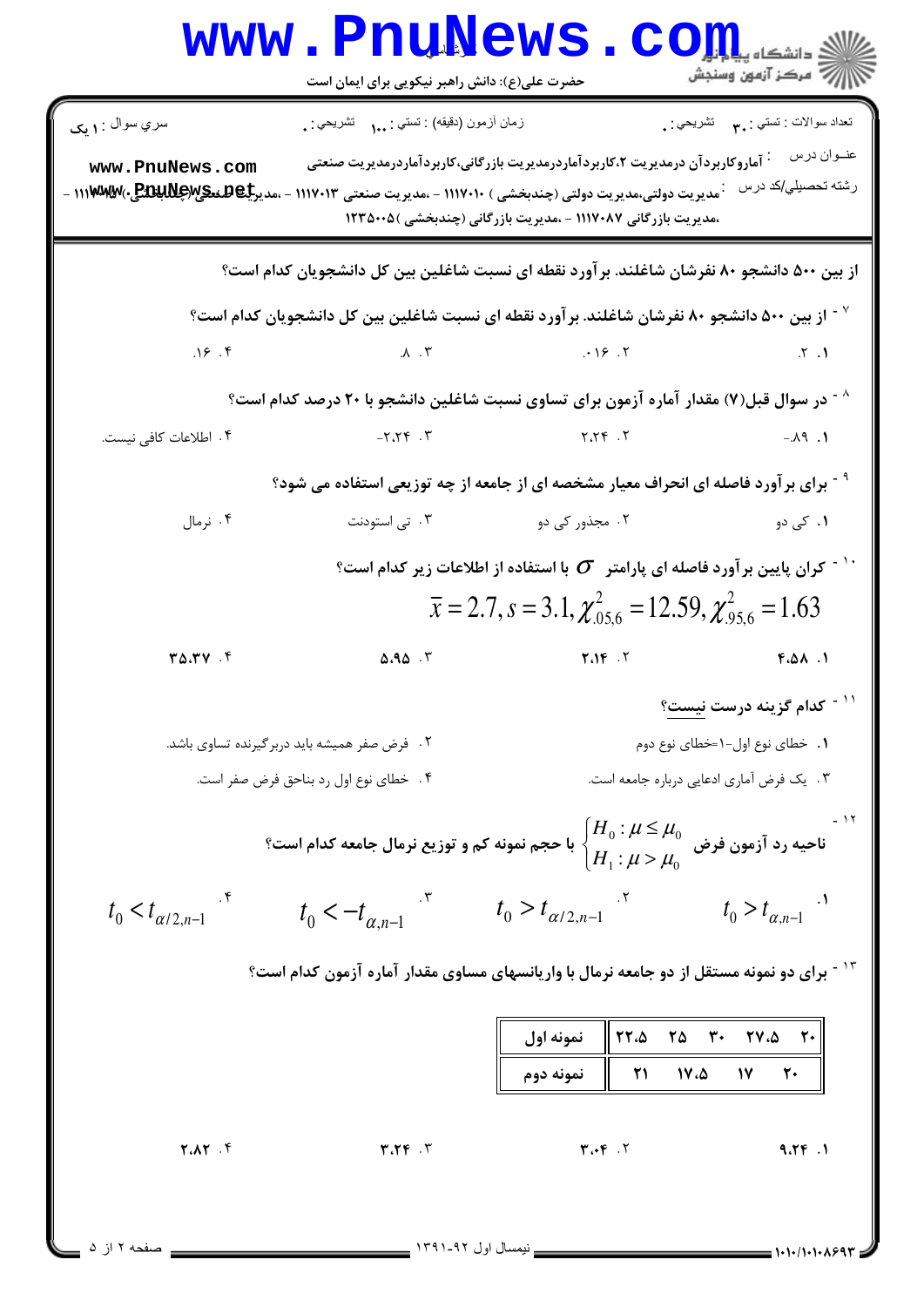## WWW.PnuNews.com |<br>||*||ح* مرکز آزمون وسنجش حضرت علی(ع): دانش راهبر نیکویی برای ایمان است نعداد سوالات : تستبي : ٣**٠** نشريحي : . سري سوال : **۱ یک** زمان أزمون (دقيقه) : تستي : ... تشريحي : . عنــوان در س پسم آماروکاربردآن درمدیریت ۲،کاربردآماردرمدیریت بازرگانی،کاربردآماردرمدیریت صنعتی www.PnuNews.com رشته تحصیلی/کد درس میریت دولتی،مدیریت دولتی (چندبخشی ) ۱۱۱۷۰۱۰ - ،مدیریت صنعتی ۱۱۱۷۰۱۳ - ،مدیر**جاهلندی(پلاپلاتی**)۱۱۱**۷۸۰۷ -**،مدیریت بازرگانی ۱۱۱۷۰۸۷ - ،مدیریت بازرگانی (چندبخشی )۲۳۵۰۰۵ <sup>۰۱ -</sup> مقدار آماره آزمون تساوی واریانس جامعه با ۵ برای مشاهدات زیر چقدر است؟  $F.F. P. T.F. \Delta. \Delta. V$  $1.5.7$  $Y.A.A.A.$  $Y,YY, Y$  $\Delta \Delta$   $\Delta$  $-10$  $\left\{ \begin{aligned} &H_0: \sigma \leq 2 \ &H_0 \cdot \sigma < 2 \end{aligned} \right. \ \text{and} \ \left\{ \begin{aligned} &H_0: \sigma \leq 2 \ &H \cdot \sigma > 2 \end{aligned} \right.$ در سوال قبل در سطح  $\left. \begin{aligned} &\mathcal{C} \end{aligned} \right.$  کدام است ۰۱ اگر  $\chi^2_{\alpha^{\prime}$   $<$   $<$  3.223 فرض  $H_0$  رد می شود.  $^1$ اگر  $\chi^2_{\alpha, n-1} \geq 3.223 < \chi^2_{\alpha, n-1}$  رد نمی شود.  $H_0$ اگر  $\chi^2_{\alpha\,n-1}$  وره می شود.  $\chi^2_{\alpha\,n-1}$  رد می شود.  $^{\mathfrak k}$ اگر  $\chi^2_{\alpha\,n-1}$  فرض  $H_0$  رد نمی شود.  $^2$ و  $r_2 = r_2^2 + r_1^2 = 5$  باشند مقدار واریانس ادغام شده کدام است؟  $n_2 = 5$  ،  $s_1^2 = 4 \, \cdot \, n_1 = 3$  اگر  $\overline{\phantom{x}}^{18}$  $\Delta \cdot \Delta$ .  $9.7$  $V \Lambda Y$ .  $\Delta$  .  $\Lambda$ <sup>۱۷ -</sup> در نمونه گیری برای پذیرش یا رد یک محموله کدام گزینه <u>نادرست</u> است؟ ٠١. فرض صفر پذيرش محموله است. ٢ . حداكثر تعداد اقلام معيوب منجر به پذيرش محموله را عدد گويند. ۰۳ مخاطره تولید کننده حداکثر احتمال رد یک محموله قابل پذیرش است. ۰۴ مخاطره تولید کننده همان  $\alpha$  است.  $^*$ در آزمون پذیرش یا رد محموله ای که  $\{H_0: P\leq .04\ A\}\neq n=200\,$  ، محموله زمانی رد می شود که  $D>0$ . $\overline{P}>0$  باشد. احتمال مخاطره تولید کننده کدام است؟ (  $\overline{P}$  نسبت نمونه ای است)  $P(Z > 1.71)$  ·  $P(Z > 2.16)^{-1}$  $P(Z > .07)$  f  $P(Z < -1.12)^{15}$ <sup>۱۹ -</sup> حد کنترل بالا و پایینی برای اطلاعات زیر کدامند؟ میانگین مطلوب=۲۱۵ ، انحراف معیار توزیع نرمال=۴ و حجم نمونه=۸ ۲. ۲۱۹ و ۲۱۵ ۲۰۹،۲۱۶،۷۳ و ۲۰۹،۲۱ ۳. ۲۱۱، ۲۱۱،۷ و ۲۱۱،۷  $Y1.797$  و ۲۱۹،۲۴ صفحه ۳ از ۵ \_ نیمسال اول ۹۲-۱۳۹۱ \_ 1.1.1.1.1.299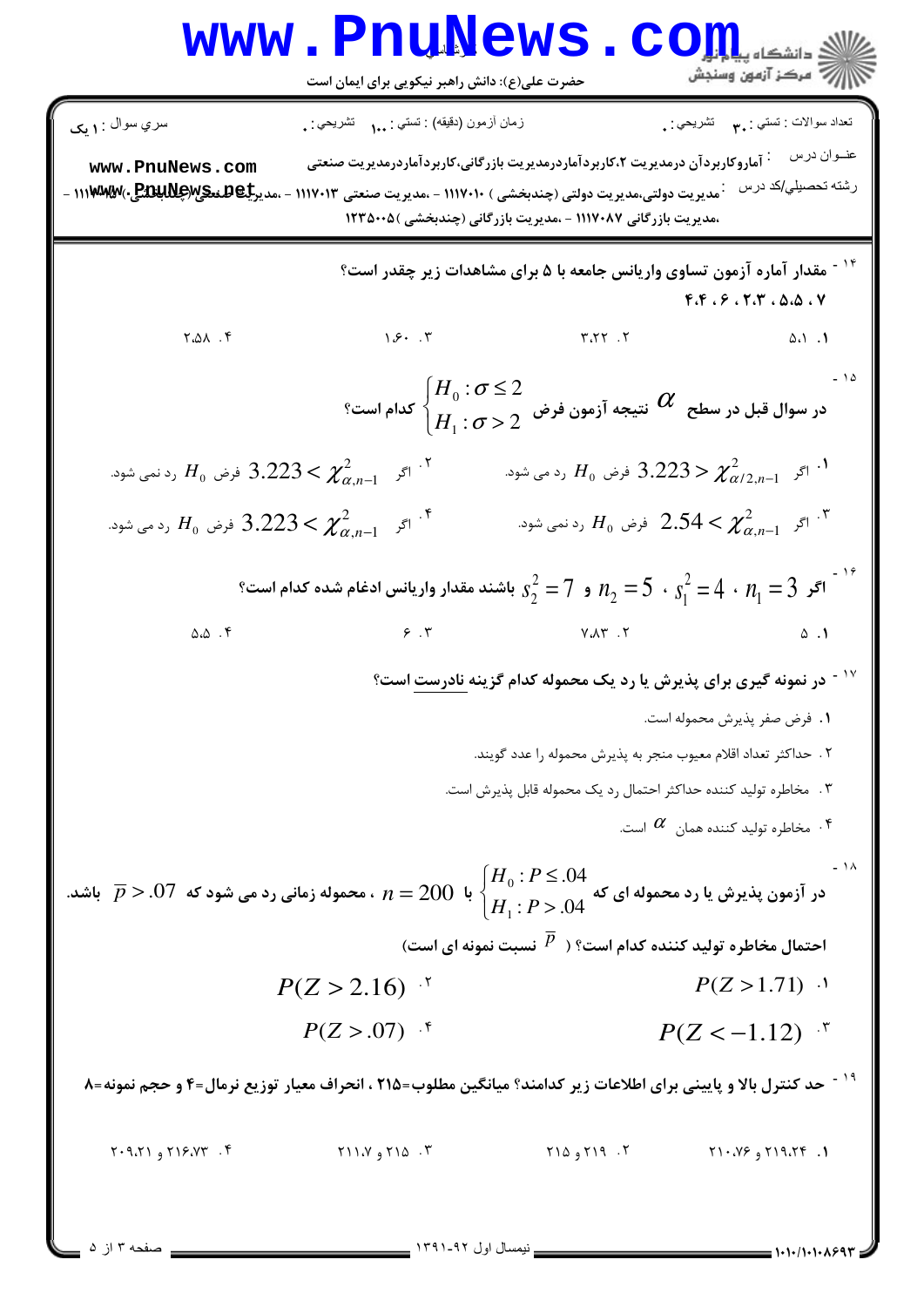| WWW                                                                                                                                                                                                                                                                                                                                                                                                                                                                                                                                                                                                                                                                                                                                                                                                                                                                                                                                                                                                                                                                                                                | EXAMPLE | EXAMPLE | EXAMPLE |
|--------------------------------------------------------------------------------------------------------------------------------------------------------------------------------------------------------------------------------------------------------------------------------------------------------------------------------------------------------------------------------------------------------------------------------------------------------------------------------------------------------------------------------------------------------------------------------------------------------------------------------------------------------------------------------------------------------------------------------------------------------------------------------------------------------------------------------------------------------------------------------------------------------------------------------------------------------------------------------------------------------------------------------------------------------------------------------------------------------------------|---------|---------|---------|
| \n $\sum_{(x,y)\in\{0,1\}^{n}} \sum_{(x,y)\in\{0,1\}^{n}} \sum_{(x,y)\in\{0,1\}^{n}} \sum_{(x,y)\in\{0,1\}^{n}} \sum_{(x,y)\in\{0,1\}^{n}} \sum_{(x,y)\in\{0,1\}^{n}} \sum_{(x,y)\in\{0,1\}^{n}} \sum_{(x,y)\in\{0,1\}^{n}} \sum_{(x,y)\in\{0,1\}^{n}} \sum_{(x,y)\in\{0,1\}^{n}} \sum_{(x,y)\in\{0,1\}^{n}} \sum_{(x,y)\in\{0,1\}^{n}} \sum_{(x,y)\in\{0,1\}^{n}} \sum_{(x,y)\in\{0,1\}^{n}} \sum_{(x,y)\in\{0,1\}^{n}} \sum_{(x,y)\in\{0,1\}^{n}} \sum_{(x,y)\in\{0,1\}^{n}} \sum_{(x,y)\in\{0,1\}^{n}} \sum_{(x,y)\in\{0,1\}^{n}} \sum_{(x,y)\in\{0,1\}^{n}} \sum_{(x,y)\in\{0,1\}^{n}} \sum_{(x,y)\in\{0,1\}^{n}} \sum_{(x,y)\in\{0,1\}^{n}} \sum_{(x,y)\in\{0,1\}^{n}} \sum_{(x,y)\in\{0,1\}^{n}} \sum_{(x,y)\in\{0,1\}^{n}} \sum_{(x,y)\in\{0,1\}^{n}} \sum_{(x,y)\in\{0,1\}^{n}} \sum_{(x,y)\in\{0,1\}^{n}} \sum_{(x,y)\in\{0,1\}^{n}} \sum_{(x,y)\in\{0,1\}^{n}} \sum_{(x,y)\in\{0,1\}^{n}} \sum_{(x,y)\in\{0,1\}^{n}} \sum_{(x,y)\in\{0,1\}^{n}} \sum_{(x,y)\in\{0,1\}^{n}} \sum_{(x,y)\in\{0,1\}^{n}} \sum_{(x,y)\in\{0,1\}^{n}} \sum_{(x,y)\in\{0,1\}^{n}} \sum_{(x,y)\in\{0,1\}^{n}} \sum_{(x,y)\in\{$ |         |         |         |